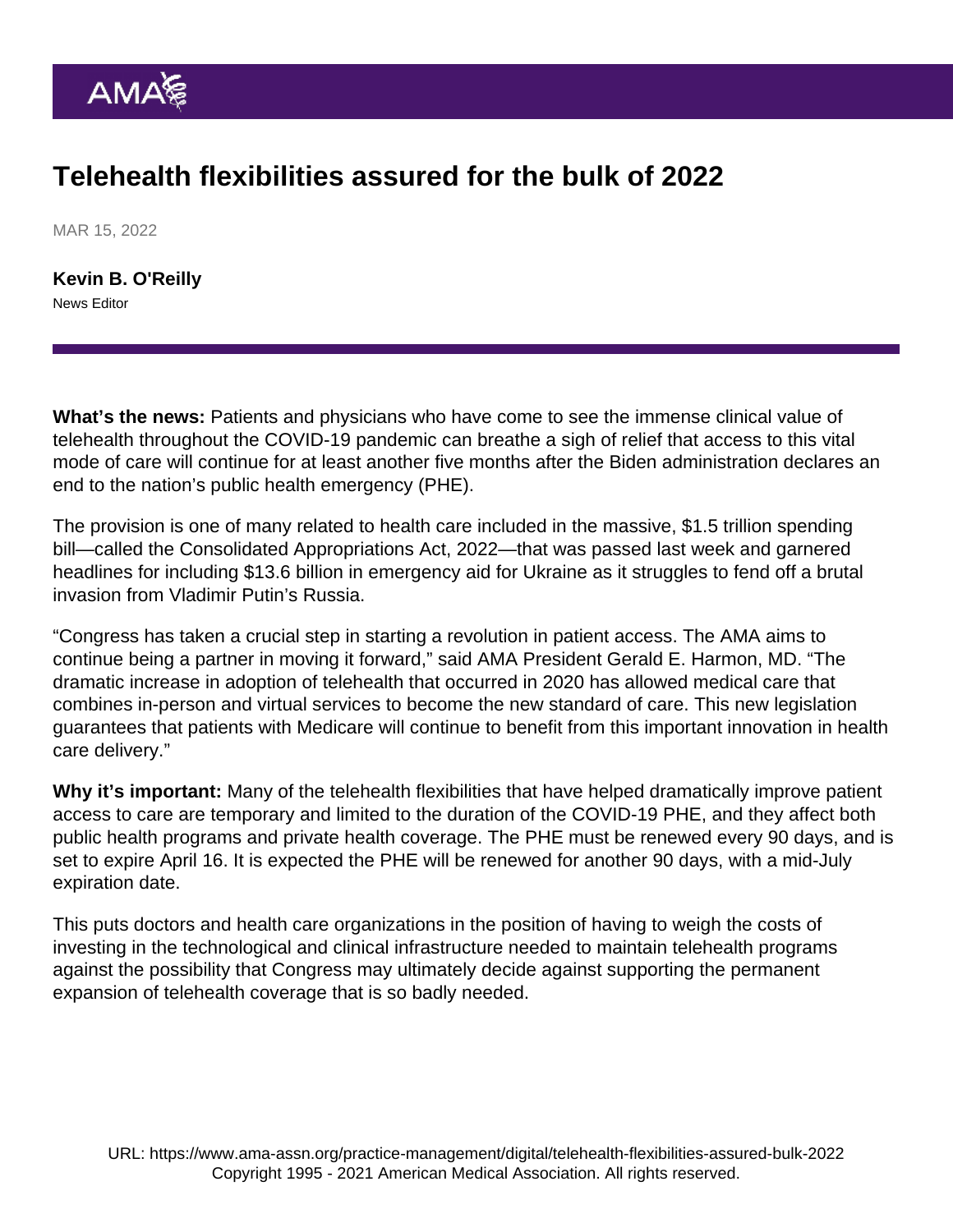The AMA and a vast array of more than 300 other health care organizations [urged congressional](https://searchlf.ama-assn.org/letter/documentDownload?uri=/unstructured/binary/letter/LETTERS/Telehealth-Pathway-to-Reform-Letter-to-Congress-w-signers-FIN-1-31-22.pdf) [leaders](https://searchlf.ama-assn.org/letter/documentDownload?uri=/unstructured/binary/letter/LETTERS/Telehealth-Pathway-to-Reform-Letter-to-Congress-w-signers-FIN-1-31-22.pdf) to take this step as a way of "facilitating a pathway to comprehensive permanent telehealth reform that would provide certainty to beneficiaries and our nation's health care providers while providing sufficient time for Congress and the administration to analyze the impact of telehealth and patient care."

Prior to the pandemic, Medicare beneficiaries needed to be physically located in a rural area to access telehealth services, thus precluding urban and suburban patients from receiving the same benefits of virtual care. In addition, rural beneficiaries still needed to travel to an "originating site"—essentially another health care facility—outside of the home to access telehealth services.

"For decades, the AMA has recommended permanently removing the geographic and originating-site restrictions. Likewise, the AMA pushed to preserve the existing telehealth flexibilities since the COVID pandemic swept the country," Dr. Harmon said. "It's refreshing to see Congress agree. As patients take advantage of these changes and health access is broadened, we are hopeful that Congress will see the wisdom of making these changes permanent."

In addition to keeping the telehealth flexibilities in place for 151 days after the PHE ends, the new law also calls on the Medicare Payment Advisory Commission to issue a report on telehealth use by June 15, 2023.

"Telehealth has huge potential to expand access to high-quality virtual care for all Americans," says the letter the AMA and other organizations sent to Congress earlier this year. "Following the 2022–2023 evaluation period, all committees of jurisdiction will have at their disposal the necessary data to pursue evidence-based policymaking and take up comprehensive and permanent telehealth reform in a bipartisan manner."

Other notable health care provisions in the Consolidated Appropriations Act, 2022, will:

- Give the Food and Drug Administration authority over products such as synthetic nicotine that contain nicotine but don't come from tobacco.
- Train health professionals to improve prenatal care, labor care, birthing and postpartum care for patients from historically marginalized racial and ethnic groups, including with respect to perceptions and biases that may affect the approach to—and provision of—care.
- Establish or continue evidence-based programs to deliver integrated health care services to pregnant postpartum women to reduce adverse maternal health outcomes and pregnancyrelated deaths.
- Improve rural maternal and obstetric care data, and establish rural collaborative improvement and innovation networks to improve maternal and infant health outcomes.
- Extend the schedule 1 categorization of fentanyl-related substances under the Controlled Substances Act.